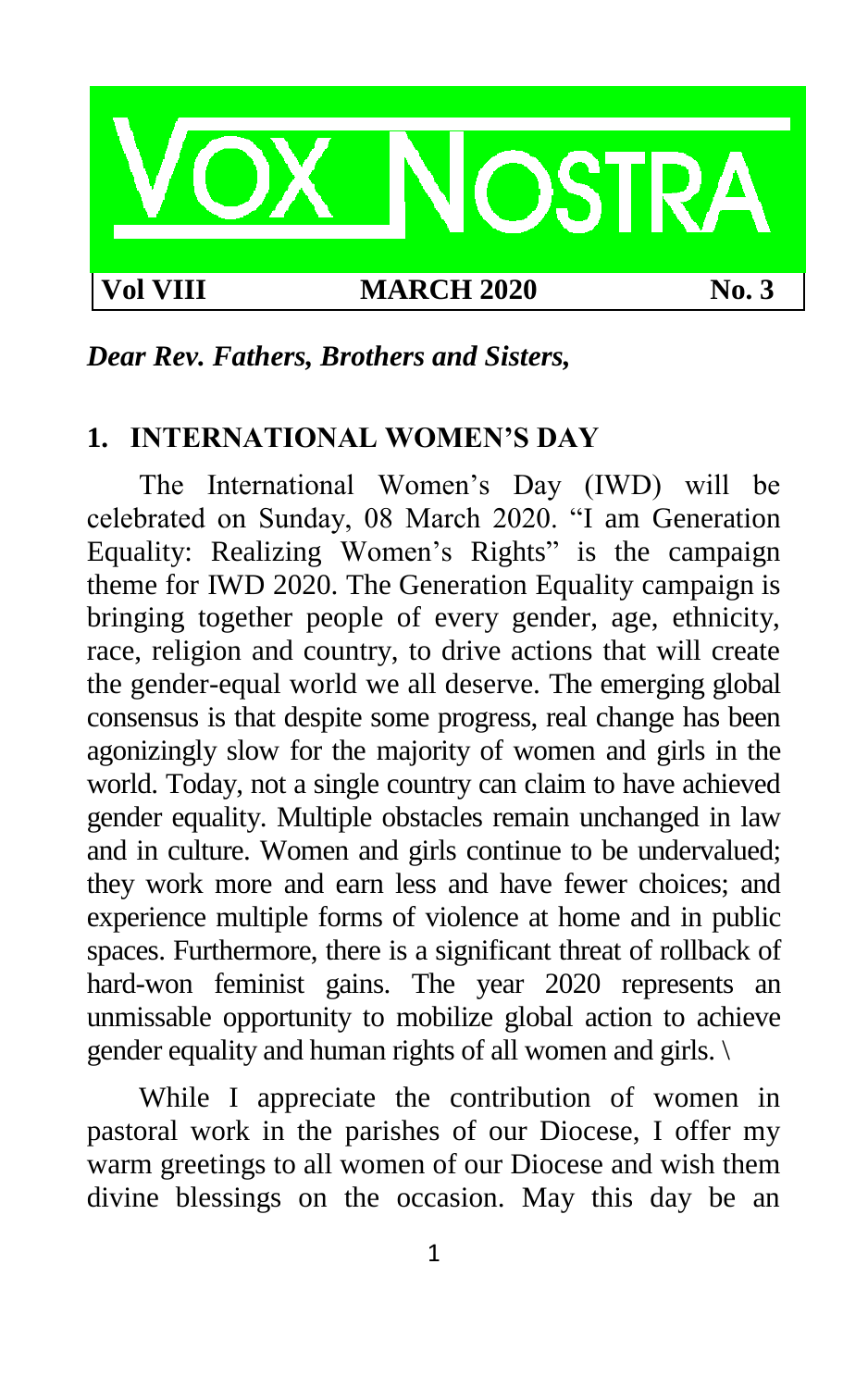occasion for us to recognize the contribution of women in the Church and to offer them due opportunities to grow and express themselves freely in the mission of the Church.

# **2. ANNIVERSARY OF THE INSTALLATION OF POPE FRANCIS**

On 19 March 2020 we celebrate the anniversary of the installation of Pope Francis. He has been guiding the Church with his unique characteristics of simplicity, approachability, continuity and fidelity to the Magisterium, tenderness and the gesture of service. We pray that God may bless him with good health and the necessary graces to shepherd the Church for many more years. I request all priests to remember and pray for the intentions of our Pope during mass on the day.

# **3. 34TH PLENARY ASSEMBLY OF CBCI**

The 34<sup>th</sup> Plenary Assembly of CBCI, held at St John's, Bengalurufrom 13 to 20 February 2020, deliberated on the theme of **'dialogue'** through various input sessions and workshops. There were 192 Bishops from different Archdioceses and Dioceses of India.

At the Plenary, the new Office-Bearers of the CBCI were elected. They are as follows: President - His Eminence Oswald Cardinal Gracias (re-elected); Vice-President I- Most Rev. Joshua Mar Ignathios (re-elected); Vice-President II - Most Rev. Mar George Njaralakatt (reelected) and Secretary General - Most Rev. Felix Anthony Machado (elected).

The plenary also elected new Chairmen for the 4 National Centres: Caritas India: Most Rev. Sebastian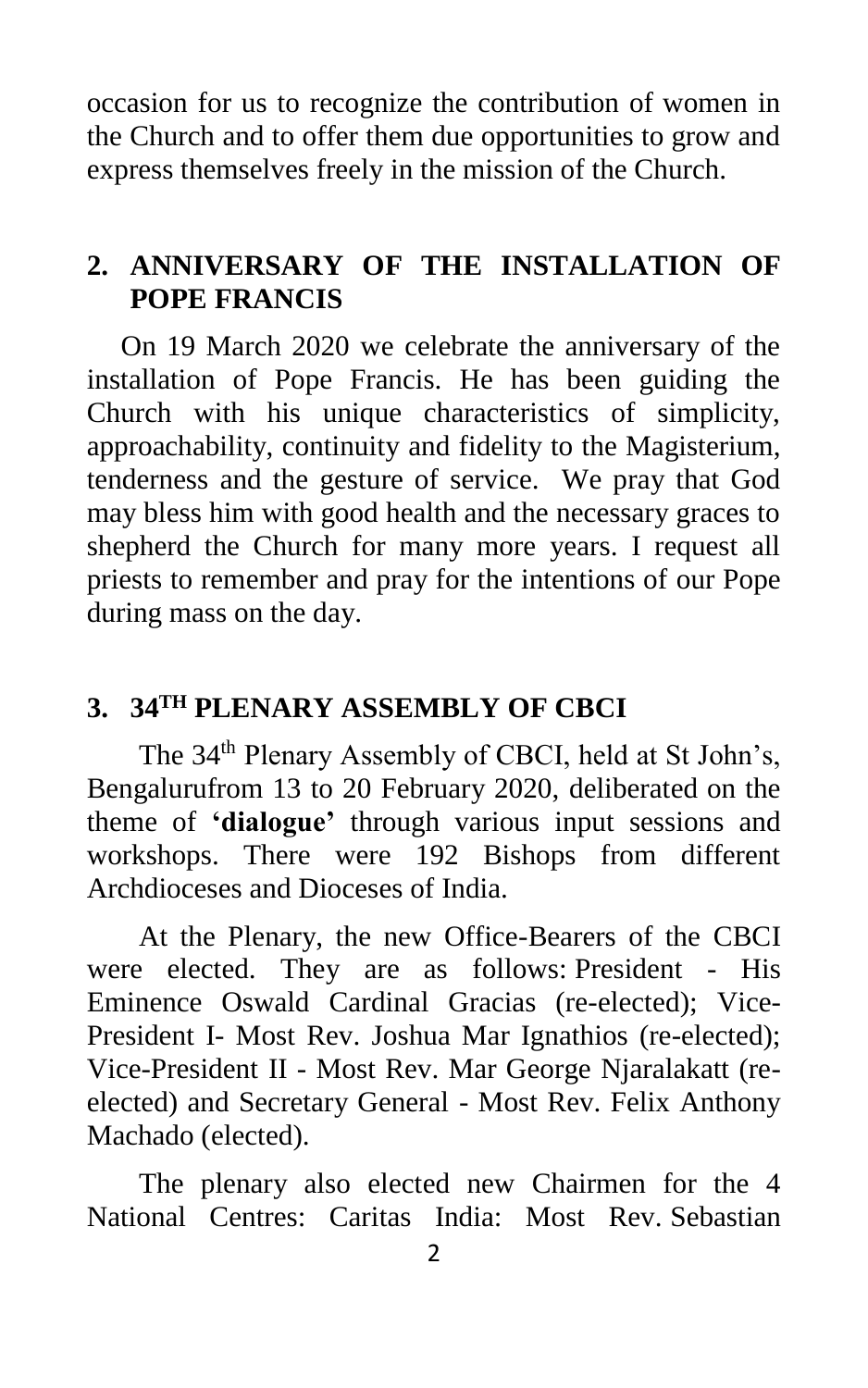Kallupura (Buxar); NBCLC: Most Rev. Pauly Kannookadan (Irinjalakuda); St. John's: Most Rev. George Antonysamy (re-elected) (Madras-Mylapore); CBCI SME-NI: Most Rev. Anand Jojo (Hazaribag).

We congratulate both the new Office- Bearers of CBCI and the new chairmen of four national centres and convey our best wishes in shouldering these responsibilities.

## **4. SEASON OF LENT**

We have just begun the season of Lent with Ash Wednesday. The 40 days of Lent correspond to the 40 days that Jesus spent in the wilderness to fast, pray, and endure the temptations of the devil, all in preparation for his public ministry which would culminate in his death on the cross. Each year, Lent offers us a providential opportunity to deepen the meaning and value of our Christian lives, and it stimulates us to rediscover the mercy of God so that we, in turn, become more merciful toward our brothers and sisters. In the Lenten period, the Church makes it her duty to propose some specific tasks that accompany the faithful concretely in this process of interior renewal: these are *prayer*, *fasting* and *almsgiving*. The message of Pope Francis for this year's Lent is given as Annexure 2.

# **5. BUDGET FOR THE YEAR 2020-21- A REMINDER**

We had informed you in January 2020 that the budget for 2020-21 needs to be finalized as per the statutes of Parish Finance Council, no. 3.12.10, and submitted in duplicate to my office for approval on or before 28 February 2020 and also reminded once again in February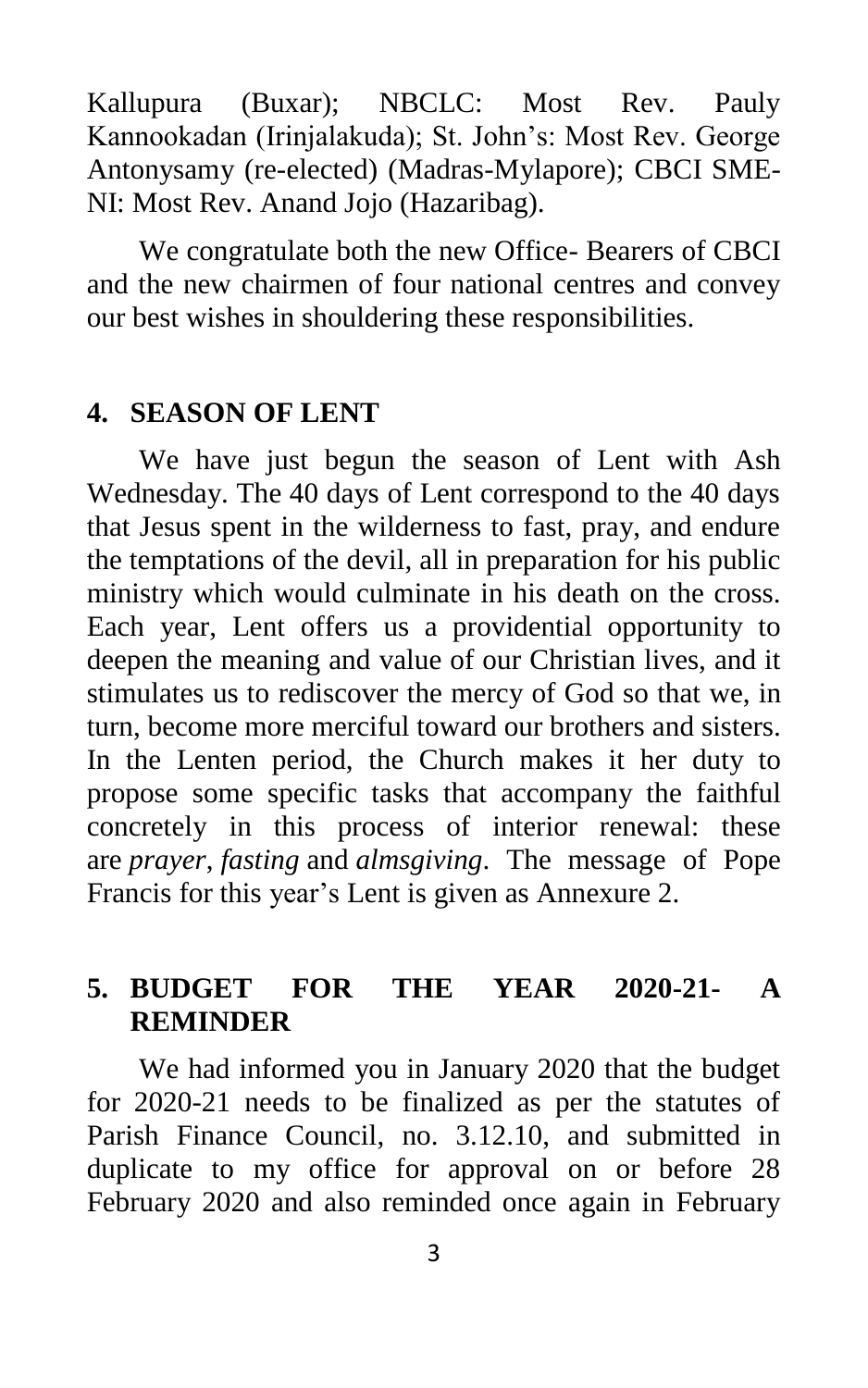2020. While I thank and appreciate the parish priests who have already completed this important work, I request those who have not yet submitted to do it at the earliest.

Yours sincerely in Christ,

 Gerald Isaac Lobo Bishop of Udupi

## **COMMUNICATIONS FROM PASTORAL COMMISSIONS**

\_\_\_\_\_\_\_\_\_\_\_\_\_\_\_\_\_\_\_\_\_

# **1. DIVYA JYOTHI**

15/03/2020 Biblical Seminar at Kanajar

## **Note:**

Divya Jyothi conducted the diocesan exam in Catechism and Value Education for VII and X on 04 January 2020 and the results were announced on 14 February 2020. We thank the correspondents, headmaster/headmistress, school Catechism and Value Education coordinators, and all the teachers for their wholehearted cooperation.

| <b>Catechism</b> |               |                           |            |  |  |
|------------------|---------------|---------------------------|------------|--|--|
| <b>Std</b>       | <b>Medium</b> | No. of<br><b>Students</b> | Percentage |  |  |
| VII              | Konkani       | 102                       | 99%        |  |  |
| Χ                | Konkani       | 128                       | 98%        |  |  |
| VII              | English       | 225                       | 97%        |  |  |
| X                | English       | 237                       | 99%        |  |  |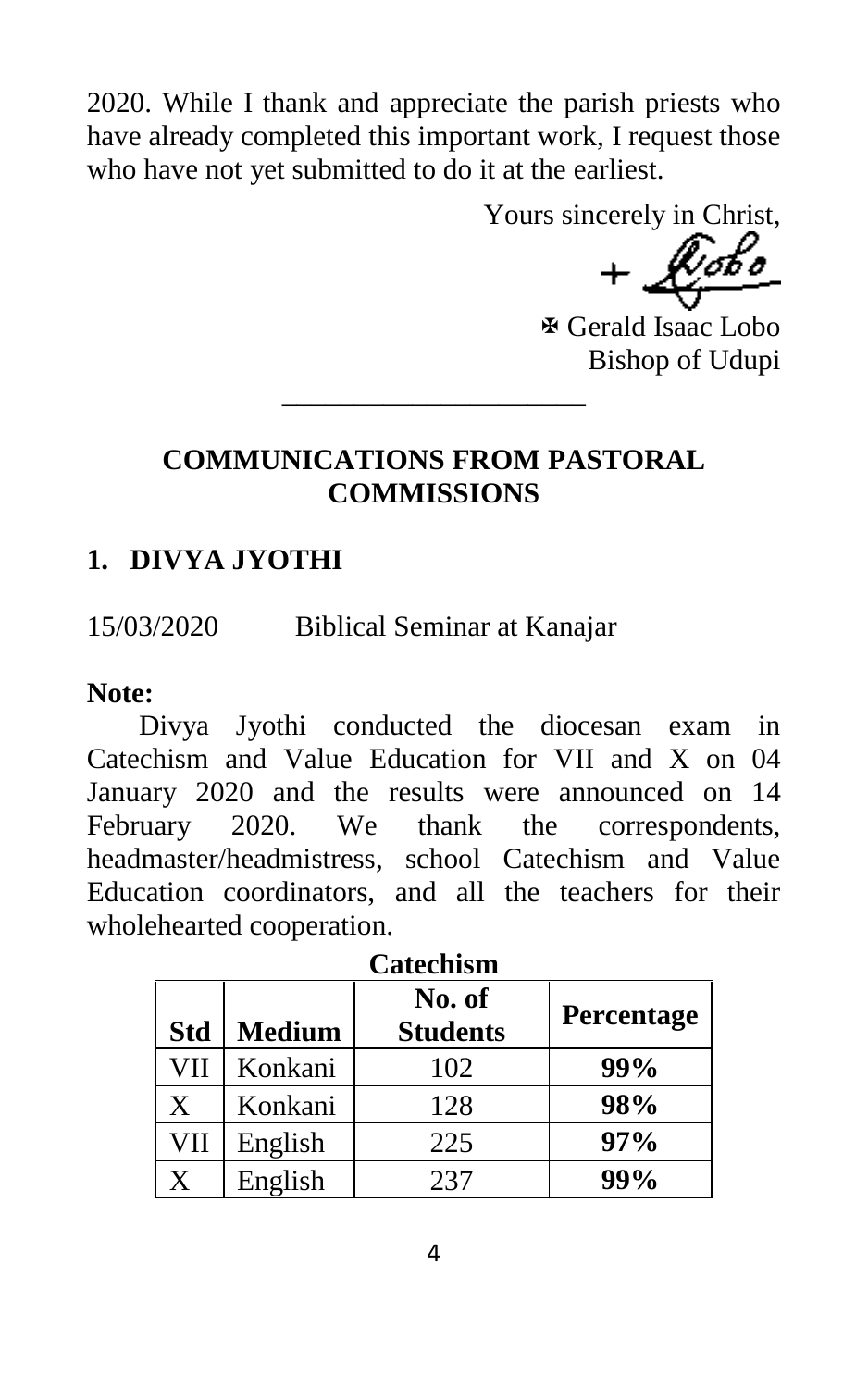| <b>Std</b> | <b>Medium</b> | No. of<br><b>Students</b> | Percentage |
|------------|---------------|---------------------------|------------|
| VII        | Kannada       | 557                       | 99%        |
| X          | Kannada       | 373                       | 100%       |
| VII        | English       | 775                       | 98%        |
| X          | English       | 682                       | 100%       |

**------------------------------------------------**

## **Value Education**

# **Rev. Fr Stephen D'Souza Director**

## **2. FAMILY COMMISSION**

| 01 March | ICYM, YCS Youth & Parents meet,                    |
|----------|----------------------------------------------------|
|          | Kuntalngar                                         |
| 01 March | Resource Team Meeting Diocese level, 3             |
|          | - 5pm                                              |
| 16 March | Remote Preparation for Family life 1 <sup>st</sup> |
|          | PUC students – Kallianpur Deanery –                |
|          | <b>Mount Rosary Hall</b>                           |
| 17 March | Remote Preparation for Family life 1 <sup>st</sup> |
|          | PUC students – Kundapur Deanery –                  |
|          | Trasi Hall (Trasi, Gangolli, Padukone,             |
|          | Byndoor, Tallur,)                                  |
| 18 March | Remote Preparation for Family life 1 <sup>st</sup> |
|          | PUC students – Kundapur Deanery –                  |
|          | Basrur Hall (Basrur, Kundapur,                     |
|          | Koteshwar, Piusnagar, Kota, Kandlur)               |
| 19 March | Remote Preparation for Family life 1 <sup>st</sup> |
|          | PUC students - Udupi Deanery -                     |
|          | Bishop's House                                     |
| 20 March | Remote Preparation for Family life 1 <sup>st</sup> |
|          | PUC students - Shirva Deanery - Shirva             |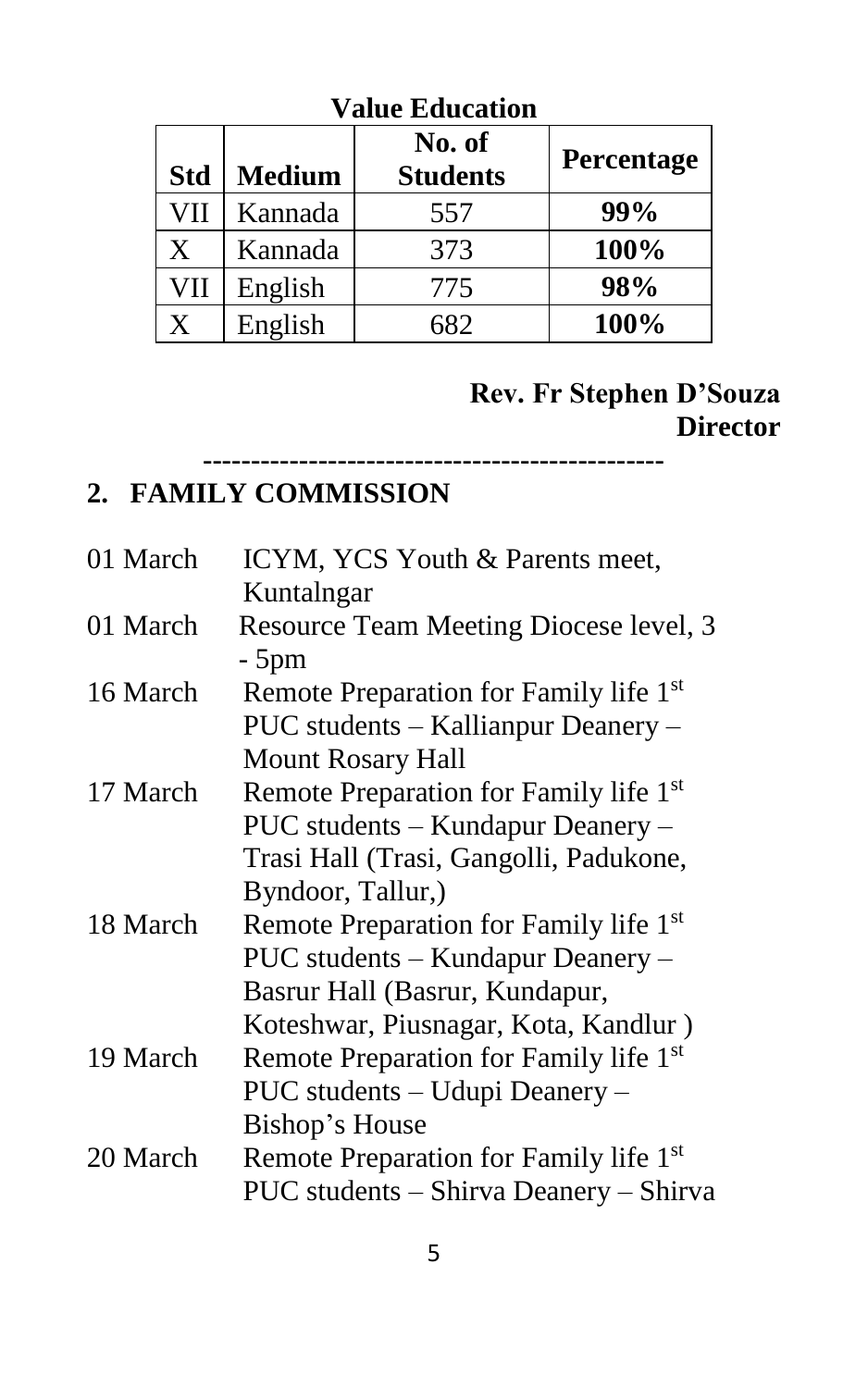|          | Hall (Shirva, Pangla, Pilar, Pamboor,              |
|----------|----------------------------------------------------|
|          | Pernal, Mudarangadi, Kalathur)                     |
| 21 March | Remote Preparation for Family life 1 <sup>st</sup> |
|          | PUC students – Shirva Deanery –                    |
|          | Belman hall (Belman, Palimar, Mundkur,             |
|          | Mukamar, Kelmbet)                                  |
| 22 March | Remote Preparation for Family life 1 <sup>st</sup> |
|          | PUC students – Karkal Deanery – Christ             |
|          | King Church Hall                                   |
|          | 28-29 March Marriage Preparation Course            |
|          | <b>Mr Leslie Arouza</b>                            |
|          | <b>Director</b>                                    |

-----------------------------------------

# **MESSAGE OF HIS HOLINESS POPE FRANCIS FOR LENT 2020**

"We implore you on behalf of Christ, be reconciled to God" (2 Cor 5:20)

#### Dear Brothers and Sisters,

This year the Lord grants us, once again, a favourable time to prepare to celebrate with renewed hearts the great mystery of the death and resurrection of Jesus, the cornerstone of our personal and communal Christian life. We must continually return to this mystery in mind and heart, for it will continue to grow within us in the measure that we are open to its spiritual power and respond with freedom and generosity.

#### **1. The paschal mystery as the basis of conversion**

Christian joy flows from listening to, and accepting, the Good News of the death and resurrection of Jesus. This kerygma sums up the mystery of a love "so real, so true, so concrete, that it invites us to a relationship of openness and fruitful dialogue" (Christus Vivit, 117). Whoever believes this message rejects the lie that our life is ours to do with as we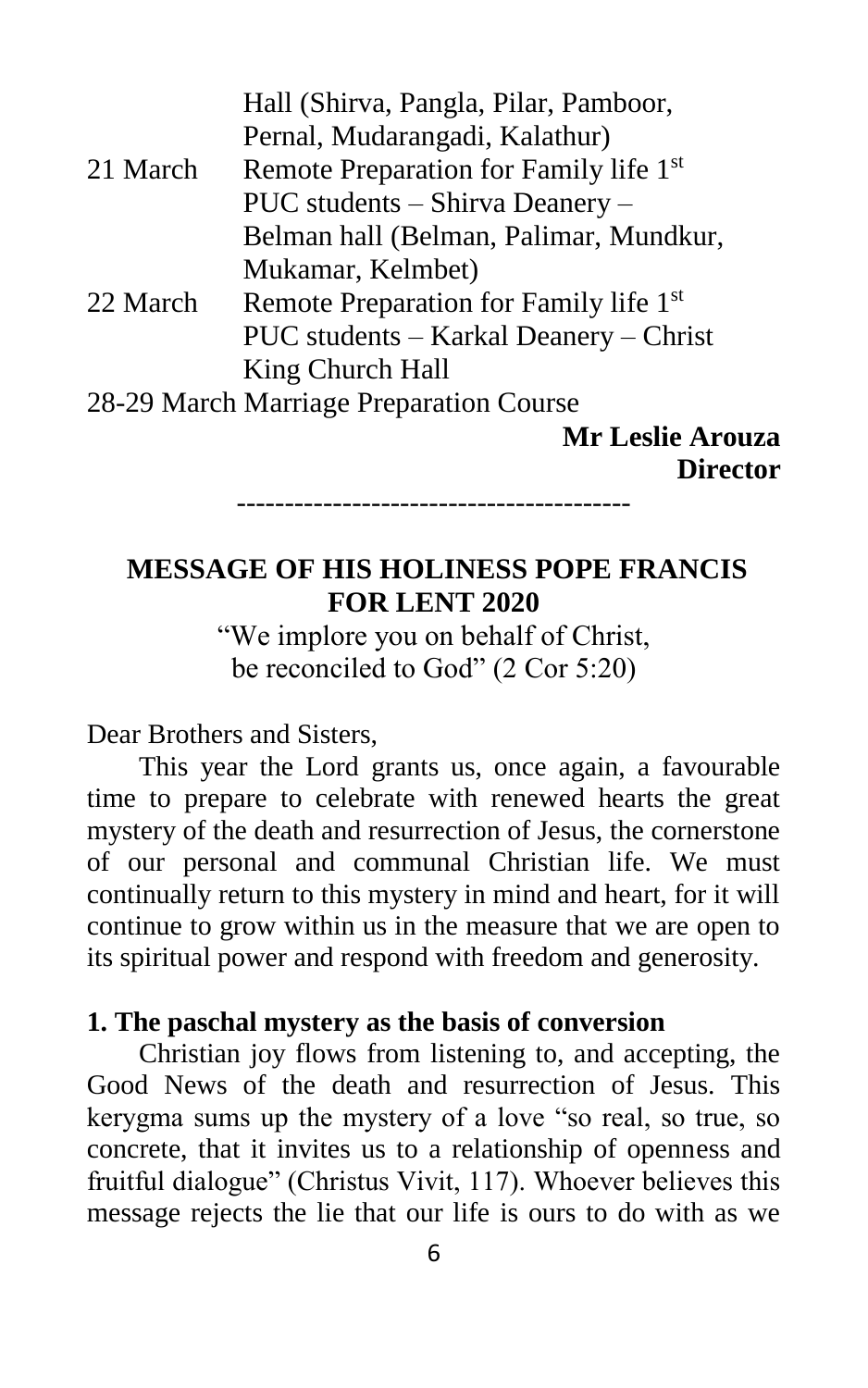will. Rather, life is born of the love of God our Father, from his desire to grant us life in abundance (cf. Jn 10:10). If we listen instead to the tempting voice of the "father of lies" (Jn 8:44), we risk sinking into the abyss of absurdity, and experiencing hell here on earth, as all too many tragic events in the personal and collective human experience sadly bear witness.

In this Lent of 2020, I would like to share with every Christian what I wrote to young people in the Apostolic Exhortation Christus Vivit: "Keep your eyes fixed on the outstretched arms of Christ crucified, let yourself be saved over and over again. And when you go to confess your sins, believe firmly in his mercy which frees you of your guilt. Contemplate his blood poured out with such great love, and let yourself be cleansed by it. In this way, you can be reborn ever anew" (No. 123). Jesus' Pasch is not a past event; rather, through the power of the Holy Spirit it is ever present, enabling us to see and touch with faith the flesh of Christ in those who suffer.

## **2. The urgency of conversion**

It is good to contemplate more deeply the paschal mystery through which God's mercy has been bestowed upon us. Indeed, the experience of mercy is only possible in a "face to face" relationship with the crucified and risen Lord "who loved me and gave himself for me" (Gal 2:20), in a heartfelt dialogue between friends. That is why prayer is so important in Lent. Even more than a duty, prayer is an expression of our need to respond to God's love which always precedes and sustains us. Christians pray in the knowledge that, although unworthy, we are still loved. Prayer can take any number of different forms, but what truly matters in God's eyes is that it penetrates deep within us and chips away at our hardness of heart, in order to convert us ever more fully to God and to his will.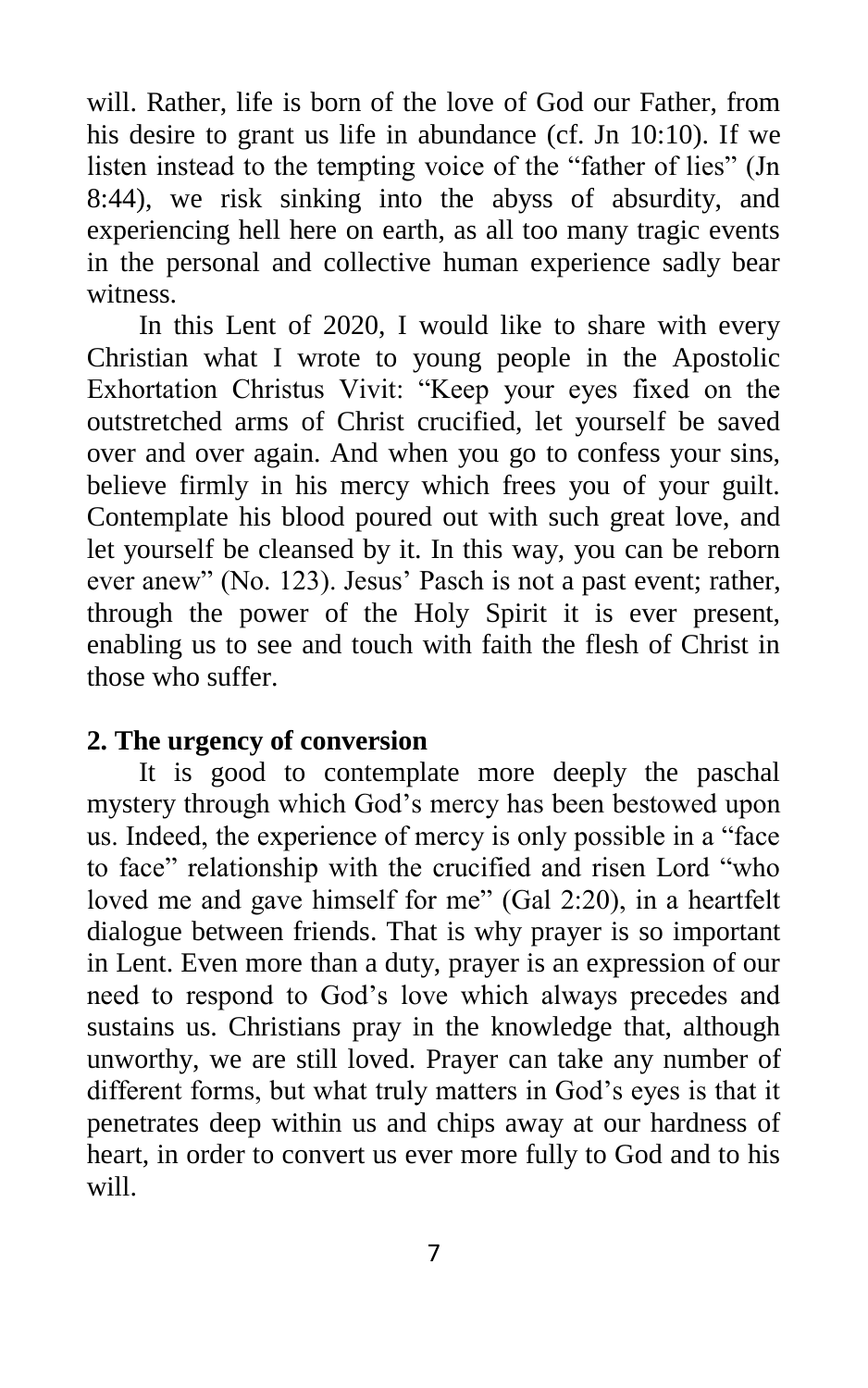In this favourable season, then, may we allow ourselves to be led like Israel into the desert (cf. Hos 2:14), so that we can at last hear our Spouse's voice and allow it to resound ever more deeply within us. The more fully we are engaged with his word, the more we will experience the mercy he freely gives us. May we not let this time of grace pass in vain, in the foolish illusion that we can control the times and means of our conversion to him.

### **3. God's passionate will to dialogue with his children**

The fact that the Lord once again offers us a favourable time for our conversion should never be taken for granted. This new opportunity ought to awaken in us a sense of gratitude and stir us from our sloth. Despite the sometimes tragic presence of evil in our lives, and in the life of the Church and the world, this opportunity to change our course expresses God's unwavering will not to interrupt his dialogue of salvation with us. In the crucified Jesus, who knew no sin, yet for our sake was made to be sin (cf. 2 Cor 5:21), this saving will led the Father to burden his Son with the weight of our sins, thus, in the expression of Pope Benedict XVI, "turning God against himself" (Deus Caritas Est, 12). For God also loves his enemies (cf. Mt 5:43-48).

The dialogue that God wishes to establish with each of us through the paschal mystery of his Son has nothing to do with empty chatter, like that attributed to the ancient inhabitants of Athens, who "spent their time in nothing except telling or hearing something new" (Acts 17:21). Such chatter, determined by an empty and superficial curiosity, characterizes worldliness in every age; in our own day, it can also result in improper use of the media.

### **4. A richness to be shared, not kept for oneself**

Putting the paschal mystery at the centre of our lives means feeling compassion towards the wounds of the crucified Christ present in the many innocent victims of wars,